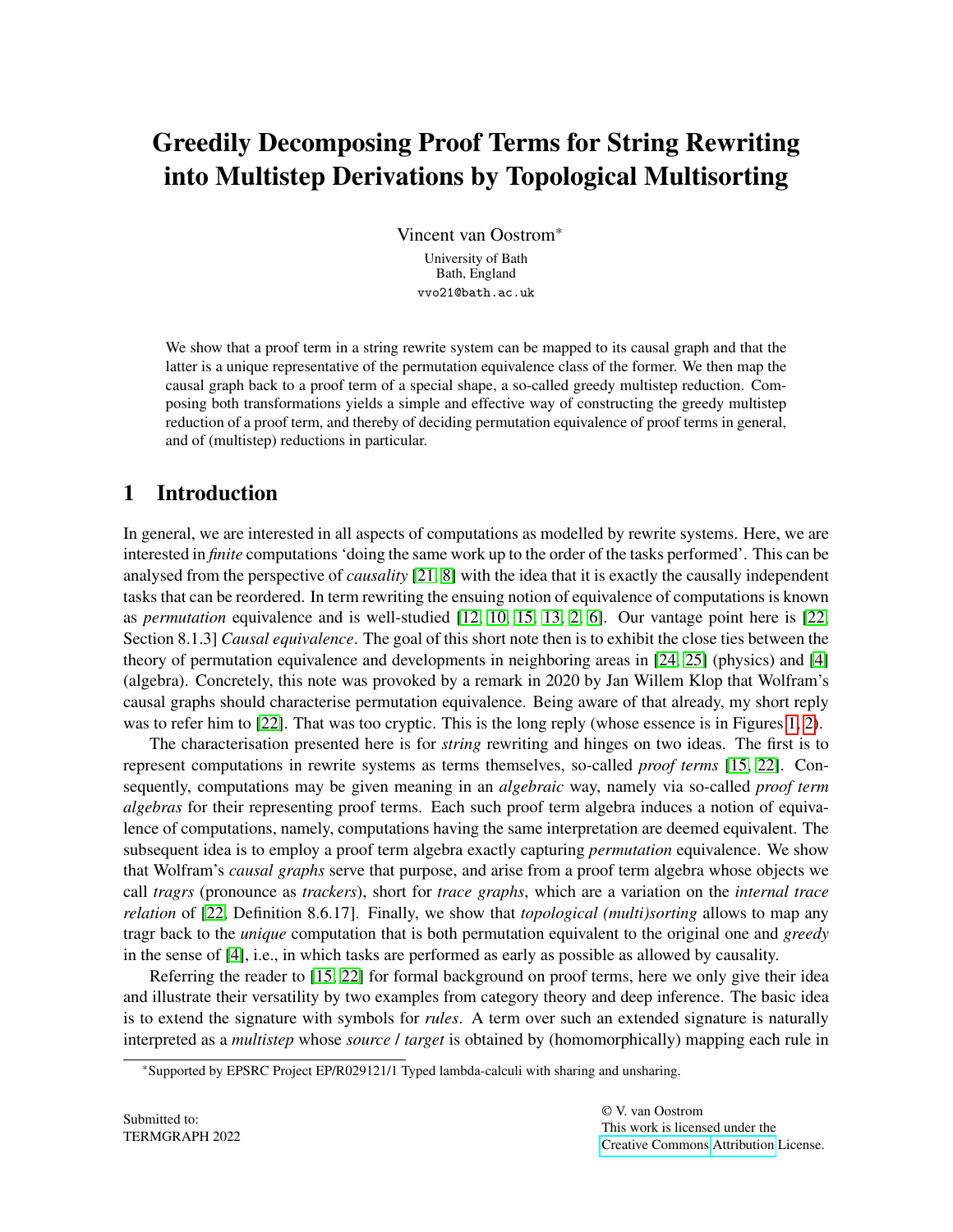it to its left-hand side / right-hand side. *Proof terms* are obtained from this by further adding a symbol · to represent *composition* (respecting sources and targets) in the mix. A proof term can thus be seen as witnessing statements (of rewrite logic [\[15\]](#page-9-4)) of shape  $s \geq p$  *t* expressing that the (target) string *t* is *reachable* from the (source) string *s* using rules from *P*.

Example 1. *1. Consider the term rewrite system (TRS) expressing associativity of the operation* @*:*

 $\alpha(x, y, z)$  :  $\omega(\omega(x, y), z) \rightarrow \omega(x, \omega(y, z))$ 

*with* α *a (ternary) rule symbol. The TRS is terminating, so to show confluence it suffices by Huet's critical pair lemma to check its critical peaks are joinable. Here there's only one such, with source*  $\mathcal{Q}(\mathcal{Q}(\mathcal{Q}(w,x),y),z)$ . Its local confluence diagram may be rendered using proof terms, as:

 $\omega(\alpha(w,x,y),z) \cdot \alpha(w,\omega(x,y),z) \cdot \omega(w,\alpha(x,y,z)) \Rightarrow \alpha(\omega(w,x),y,z) \cdot \alpha(w,x,\omega(y,z))$ 

*Both sides are proof terms: compositions (expressed by* ·*) of steps (expressed by terms over* @ and  $\alpha$ *). For example,*  $\alpha(w, \omega(x, y), z)$  *denotes a step having source*  $\omega(\omega(w, \omega(x, y)), z)$  *and target*  $\mathcal{Q}(w, \mathcal{Q}(\mathcal{Q}(x, y), z))$ . The diagram captures exactly the pentagon diagram of monoidal categories.

<span id="page-1-1"></span>*2. Consider the TRS expressing inference rules medial* m *and contraction* ac↓*<sup>a</sup> , for each constant a:*

 $m(w, x, y, z)$  :  $(w \wedge x) \vee (y \wedge z) \rightarrow (w \vee y) \wedge (x \vee z)$  $ac\downarrow_a$  :  $a\vee a \rightarrow a$ 

*Combining the idea of* deduction as reduction *of [\[9,](#page-9-11) Section 4.4] with representing reductions as proof terms as above, allows to express the two* SKS*-deductions of [\[5,](#page-9-12) Example 2.15]* exactly *as:*

 $(\mathsf{m}(a\wedge b,c,a\wedge b,c))\cdot (((a\wedge b)\vee (a\wedge b))\wedge \mathsf{ac}\!\!\downarrow_c)\cdot (\mathsf{m}(a,b,a,b)\wedge c)\cdot ((\mathsf{ac}\!\!\downarrow_a\wedge(b\vee b))\wedge c)\cdot ((a\wedge \mathsf{ac}\!\!\downarrow_b)\wedge c)$ 

 $\mathsf{m}(a\land b, c, a\land b, c) \cdot ((\mathsf{m}(a, b, a, b) \cdot (\mathsf{ac}\!\!\downarrow_a \land \mathsf{ac}\!\!\downarrow_b)) \land \mathsf{ac}\!\!\downarrow_c$ 

*The latter being the* canonical form *[\[22,](#page-9-7) Definition 8.3.4] of the former captures* exactly *that the latter's* synchronal SKS*-deduction is obtained by* synchronising *the former's* sequential *one [\[5,](#page-9-12) Example 2.[1](#page-1-0)9].*<sup>1</sup> *Both (d/r)eductions perform the same tasks so are permutation equivalent [\[22\]](#page-9-7).* 

Since permutation equivalence was defined for *term* rewriting in [\[22\]](#page-9-7) and we consider *string* rewriting, we extend the 2 standard embeddings [\[22,](#page-9-7) Section 3.4.4] of the latter in the former, to proof terms.

One is (what one could call) the *oudenadic* embedding, viewing letters in the string alphabet as *nullary* symbols. In that embedding, strings are constructed from the letters by means of nullary (for empty string), and binary (for append) constructs (giving the free monoid). The drawback of that is that we must then work modulo the monoid identities for these to obtain unique representatives of strings.

The other is the *monadic* embedding, viewing the letters in the string alphabet as *unary* symbols. This embedding does away with the drawback of the oudenadic embedding by absorbing the monoid equations; strings are uniquely represented as terms. A drawback is that an asymmetric (top–down) structure of terms is imposed on the symmetric (left–right) structure of strings.

We first relate both embeddings, by translations, introducing proof terms and permutation equivalence for the oudenadic embedding such that these correspond to the extant notions of [\[22,](#page-9-7) Chapter 8].

<span id="page-1-0"></span><sup>&</sup>lt;sup>1</sup>Technically, [\[5,](#page-9-12) Theorem 2.18] is an instance of [\[22,](#page-9-7) Exercise 8.3.6].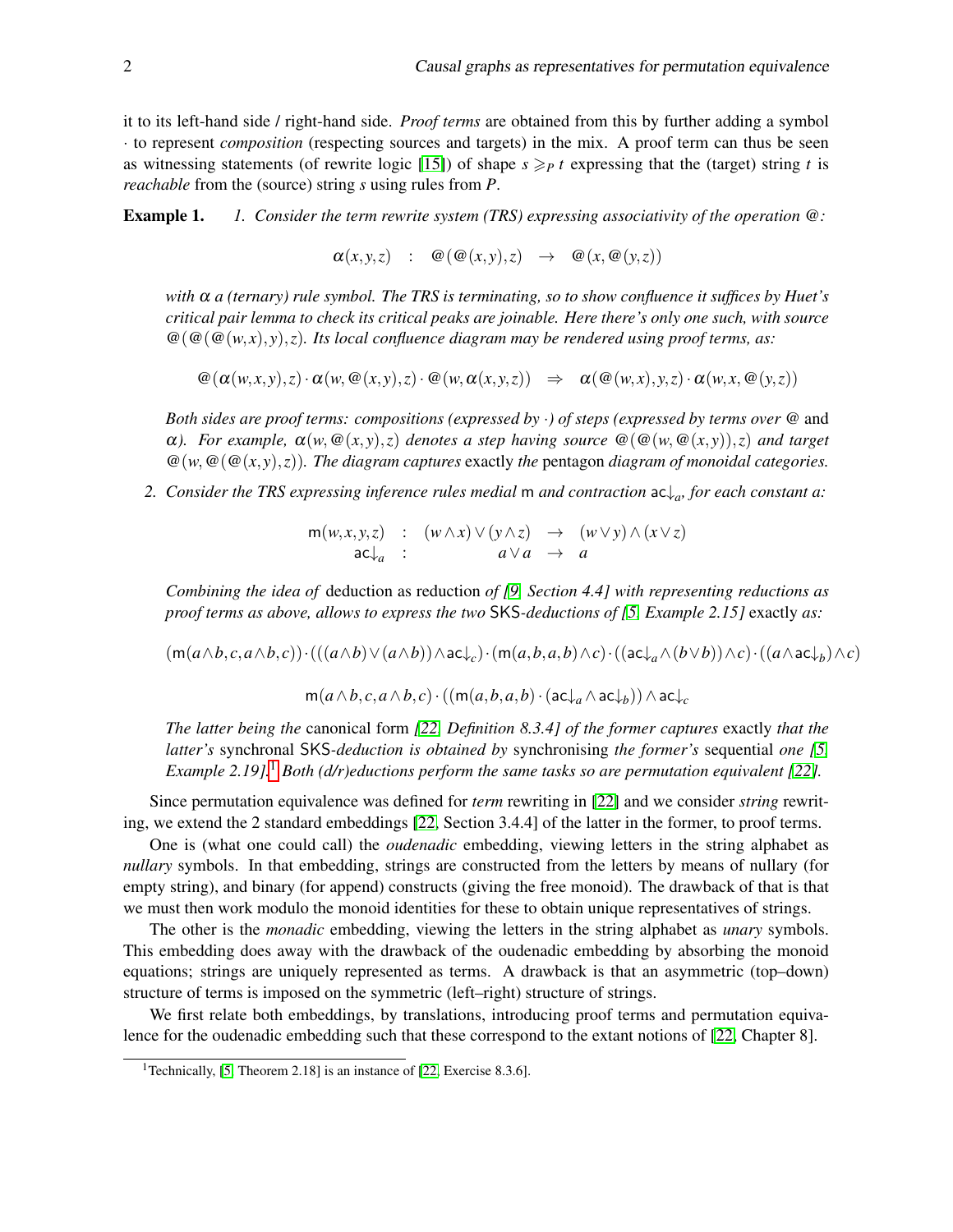#### 2 Embedding string rewriting into term rewriting

We consider term rewrite systems in the sense of [\[22,](#page-9-7) Chapters 8 and 9] meaning that rules themselves are symbols whose arity is the number of variables in (the left-hand side of) the rule, and rules come equipped with source / target functions mapping them to their lhs / rhs. This enables expressing proofs in rewrite logic as *proof* terms [\[15,](#page-9-4) [22\]](#page-9-7), terms over a signature comprising the letters, the rules, and a binary composition symbol  $\cdot$  representing the transitivity inference rule of rewrite logic [\[15\]](#page-9-4).

Definition 1. *A term rewrite system is* oudenadic *if all rule and function symbols have arity* 0*, it has a nullary symbol* ε *(empty string) and a(n implicit) binary symbol (juxtaposition), and terms are considered modulo the monoid laws for the latter, i.e.*  $\varepsilon s = s$ *,*  $s\epsilon = s$ *, and*  $(st)u = s(tu)$ *.* 

*A term rewrite system is* monadic *if all rule and function symbols have arity* 1 *and each rewrite rule*  $\rho(\varepsilon): \ell \to r$  is linear, meaning in this case that the source  $\ell$  and target r have the same free variable,  $\varepsilon$ .

*Identifying a string with an oudenadic term modulo the monoid laws, and a string rewrite system with its oudenadic term rewrite system modulo the monoid laws, we let*  $‡$ *be the function mapping each equivalence class of strings modulo the monoid laws to a monadic term,*[2](#page-2-0) *and mapping the string rewrite*  $s$ ystem  $\langle\Sigma,P\rangle$  to the monadic term rewrite system  $\langle\Sigma^\sharp,P^\sharp\rangle$ , where  $\Sigma^\sharp$  is  $\Sigma$  with all symbols being assigned arity 1, and  $P^{\sharp}$  having a rule  $\rho^{\sharp}:\ell^{\sharp}\to r^{\sharp}$  for each rule  $\rho:\ell\to r$  in P. We use  $\flat$  to denote the inverse map *from monadic to oudenadic term rewriting.*

We assume sources and targets of rules to be nonempty strings (see Remark [3\)](#page-6-1). Our usage of the notation  $\varepsilon$  commonly used to denote the empty string, to denote an arbitrary but fixed free variable is justified by that the embedding maps the empty string to that free variable:

<span id="page-2-2"></span>**Example 2.** *Consider the string ABAAB in the string rewrite system*  $\langle \Sigma, P \rangle$  *with alphabet*  $\Sigma := \{A, B\}$  *and rules*  $P := {\alpha : BB \rightarrow A, \beta : AAB \rightarrow BAAB}$ *. The corresponding monadic term is*  $A(B(A(B(E))))$  *and the corresponding monadic term rewrite system has a signature embedding the letters* {*A*,*B*} *as unary function symbols, and the rules as*  $\alpha(\varepsilon):B(B(\varepsilon))\to A(\varepsilon)$  *and*  $\beta(\varepsilon):A(A(B(\varepsilon)))\to B(A(A(B(\varepsilon))))$ .

In line with naming the functions ♭ / ♯ we refer to oudenadic / monadic rewrite systems as *flat* / *sharp*. The functions  $\flat$  and  $\sharp$  are inverse to each other. We extend this to proof terms [\[15,](#page-9-4) [22\]](#page-9-7).

| (empty)         | $\varepsilon: \varepsilon \geqslant^{\triangleright} \varepsilon$ |                                                                                                           | (left unit)     | $s\cdot\gamma \equiv^{\triangleright} \gamma$                                        |
|-----------------|-------------------------------------------------------------------|-----------------------------------------------------------------------------------------------------------|-----------------|--------------------------------------------------------------------------------------|
| (letter)        | $a: a \geqslant^{\circ} a$                                        | for each letter <i>a</i>                                                                                  | (right unit)    | $\gamma \cdot t \equiv^{\triangleright} \gamma$                                      |
| (rule)          | $\rho: \ell \geqslant^{\triangleright} r$                         | for each rule $\rho : \ell \rightarrow r$                                                                 | (associativity) | $(\gamma \cdot \delta) \cdot \zeta \equiv^{\flat} \gamma \cdot (\delta \cdot \zeta)$ |
| (juxtaposition) |                                                                   | $\gamma_1 \gamma_2 : s_1 s_2 \geq^{\flat} t_1 t_2$ if $\gamma_i : s_i \geq^{\flat} t_i$                   | (exchange)      | $\gamma\delta\cdot\zeta\eta \equiv^{\flat} (\gamma\cdot\zeta)(\delta\cdot\eta)$      |
| (transitivity)  |                                                                   | $\gamma \cdot \delta$ : $s \geq^{\circ} u$ if $\gamma : s \geq^{\circ} t$ and $\delta : t \geq^{\circ} u$ |                 |                                                                                      |

<span id="page-2-1"></span>Table 1: Proof terms for string rewriting (left) and their permutation equivalence (right)

Definition 2. Proof *terms for an oudenadic system are an inductively defined subset of the terms over the signature of the system extended with the rules* ρ *in P as nullary symbols, and a binary composition* · *(representing transitivity). They come equipped with* source *and* target *functions* src *and* tgt *mapping them to strings. We use* γ: *s* ≥<sup>♭</sup> *t to denote that* γ *is a proof term having the strings s and t as source* 

<span id="page-2-0"></span> ${}^{2}$ This itself can be achieved by term rewriting: orienting the monoid laws from left to right yields a complete (confluent and terminating) term rewrite system, having as normal forms strings of shape either  $\varepsilon$  or  $a_1 \ldots a_n$  with juxtapositions associated to the right; such a string is mapped to the monadic term  $\varepsilon$  respectively  $a_1(\ldots(a_n(\varepsilon)\ldots)$ .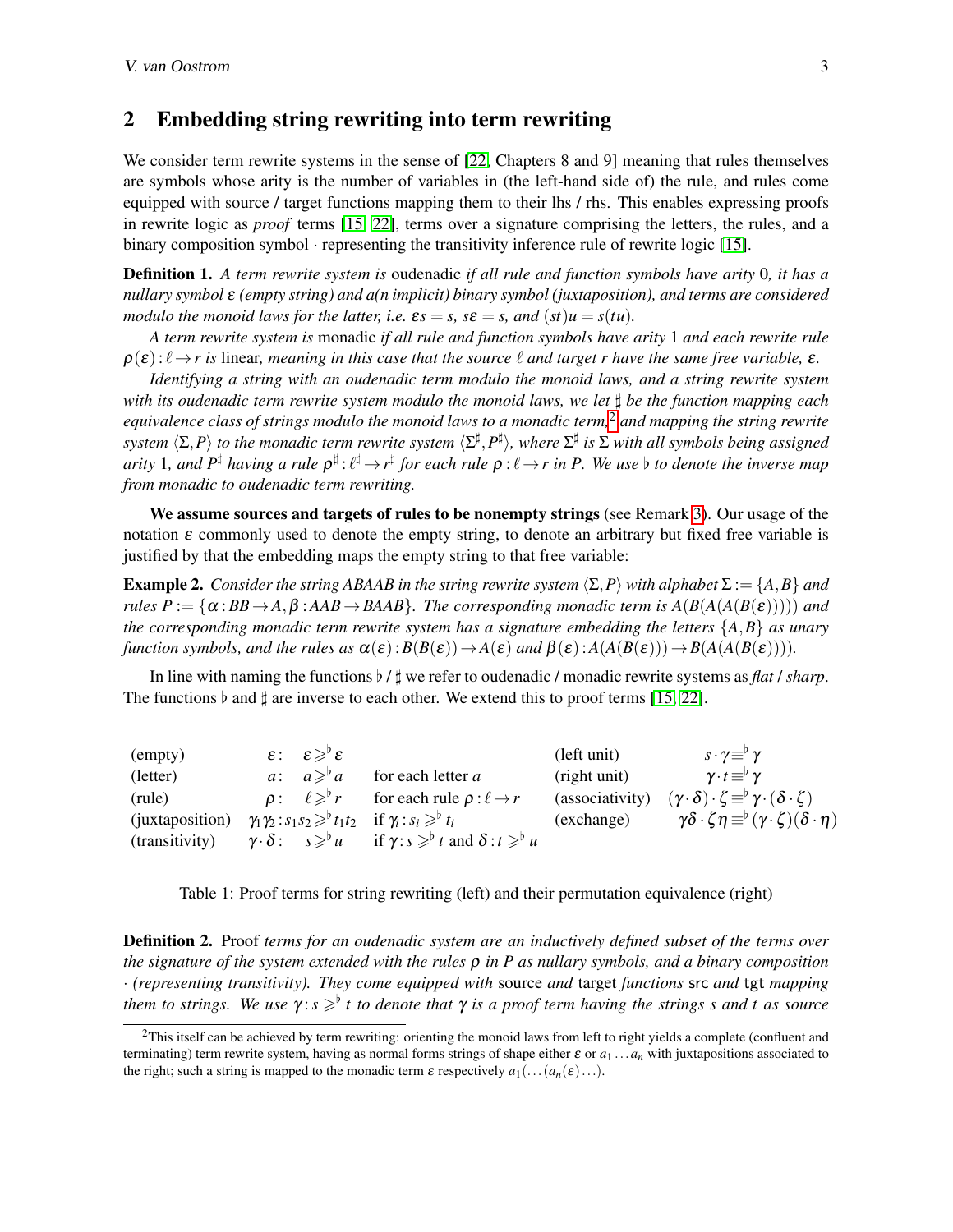*and target. The clauses inductively defining proof terms are given on the left in Table [1.](#page-2-1) Juxtaposition is again taken modulo the monoid laws (this is compatible with sources and targets), and is assumed to bind stronger than* ·*.* Proof *terms for a monadic system are defined analogously, see [\[22,](#page-9-7) Definition 8.2.18].*

We employ γ,δ,ζ ,η,... to range over proof terms of either system. To keep the respective *reachability* relations apart we use  $\geq$ <sup>b</sup> for the former and  $\geq$ <sup>‡</sup> for the latter.

<span id="page-3-4"></span>**Example 3.** For the string rewrite system of Example [2,](#page-2-2) the proof term  $\gamma := AB\beta \cdot A\alpha AAB \cdot A\beta \cdot \beta AAB \cdot$ *B*β*AAB*·α*AABAAB*·*A*β*AAB witnesses that ABAAB* ⩾♭ *ABAABAAB. An alternative, shorter, witness to the same reachability statement is the proof term* γ ′ := *AB*β ·*A*αβ · β*AAB*·*B*β*AAB*·αβ*AAB.*

| (empty)         | $\varepsilon^{\sharp} := \varepsilon$                                                                   | $\text{(empty}^{\sharp})$  | $\varepsilon^{\flat} := \varepsilon$                       |
|-----------------|---------------------------------------------------------------------------------------------------------|----------------------------|------------------------------------------------------------|
| (letter)        | $a^{\sharp} := a(\varepsilon)$                                                                          | $(\text{letter}^{\sharp})$ | $(a(\gamma))^{\flat} := a\gamma^{\flat}$                   |
| (rule)          | $\rho^{\sharp} := \rho(\varepsilon)$                                                                    | $(\text{rule}^{\sharp})$   | $(\rho(\gamma))^{\flat} := \rho \gamma^{\flat}$            |
| (juxtaposition) | $(\gamma_1 \gamma_2)^{\sharp} := s_1^{\sharp}(\gamma_2^{\sharp}) \cdot \gamma_1^{\sharp}(t_2^{\sharp})$ |                            |                                                            |
| (transitivity)  | $(\gamma\cdot\delta)^{\sharp}:=\gamma^{\sharp}\cdot\delta^{\sharp}$                                     | $(transitivity^{\sharp})$  | $(\gamma\cdot\delta)^\flat:=\gamma^\flat\cdot\delta^\flat$ |

<span id="page-3-0"></span>Table 2: Translations  $\sharp$  from flat proof terms to sharp ones (left) and vice versa  $\flat$  (right)

<span id="page-3-2"></span>**Lemma 1.**  $s \geq^{\flat} t$  iff  $s^{\sharp} \geq^{\sharp} t^{\sharp}$  by extending  $\sharp$  and  $\flat$  to flat and sharp proof terms as per Table [2.](#page-3-0)<sup>[3](#page-3-1)</sup>

<span id="page-3-3"></span>Remark 1. *The intuition that the flat system is left–right symmetric but the sharp system is not, is captured formally by that although the sharp system may accommodate context / prefix-sharing as in*  $a(\rho(\varepsilon) \cdot \vartheta(\varepsilon))$ :  $a(a(\varepsilon)) \geq^{\sharp} a(c(\varepsilon))$  for string rewrite rules  $\rho : a \to b$  and  $\vartheta : b \to c$ , suffix-sharing as in the *flat* (ρ ·ϑ)*a* : *aa* ⩾♭ *ca is impossible in the sharp system, and translated away by the sharp translation,*  $y$ ielding  $\rho(a(\varepsilon))\cdot\vartheta(a(\varepsilon))$  ('decorated' with empty steps<sup>[3](#page-3-1)</sup>) in which the suffix a indeed is 'unshared'.

The flat translation  $\rho a \cdot \vartheta a$  of the sharp term  $\rho(a(\varepsilon)) \cdot \vartheta(a(\varepsilon))$  in the remark is distinct from the original proof term  $(\rho \cdot \vartheta)a$ . That is, although by Lemma [1](#page-3-2) the flat and sharp translations preserve reachability, they are typically not inverse to each other. Still, the translations are natural in that rule applications are preserved, so that proof terms 'do the same work'. The latter is captured by the notion of *permutation* equivalence  $\equiv$  between proof terms [\[12\]](#page-9-2). For strings, permutation equivalence  $\equiv^{\flat}$  is gen-erated by the equivalences on the right in Table [1,](#page-2-1) and for terms permutation equivalence  $\equiv^{\sharp}$  is generated by the equivalences in [\[22,](#page-9-7) Table 8.2]. The next lemma entails that the translations in Lemma [1](#page-3-2) between flat and sharp proof terms, although not inverse to each other, *are* so *modulo* permutation equivalence.

<span id="page-3-5"></span>Lemma 2. If  $\gamma$   $\equiv$ <sup>b</sup>  $\delta$  then  $\gamma^{\sharp}$   $\equiv$ <sup>‡</sup>  $\delta$ <sup>†</sup>. If  $\gamma$   $\equiv$ <sup>‡</sup>  $\delta$  then  $\gamma^{\flat}$   $\equiv$ <sup>b</sup>  $\delta$ <sup>b</sup>.  $\gamma$   $\equiv$ <sup>b</sup>  $(\gamma^{\sharp})$ <sup>b</sup> and  $\gamma$   $\equiv$ <sup>‡</sup>  $(\gamma^{\flat})$ <sup>‡</sup>.

The above justifies freely switch between flat and sharp proof terms as we do below. E.g., we may just write  $\ge$  and  $\equiv$ . Whereas the proof terms in Remark [1](#page-3-3) exhibit sharing, those in Example [3](#page-3-4) don't.

Definition 3. *A* multistep *is a proof term without occurrences of* ·*. It is* empty */ a (*single*)* step *if it has no / one occurrence of a rule. A (multi)step* reduction *either is an empty multistep or a composition of nonempty (multi)steps.*

Multisteps may alternatively be defined as strings over the letters Σ and the rules *P*. We use Φ,Ψ,*X*,... to range over multisteps, and  $\phi$ ,  $\psi$ ,  $\chi$ ,... to range over steps. If *t* is reachable from *s*, then this may be witnessed by a (multi)step reduction, known as *logicality* of (multistep) reduction for rewrite logic [\[17\]](#page-9-13). This can be brought about in general, in a permutation equivalence preserving way:

<span id="page-3-1"></span> $3$ The inside–out order chosen in (juxtaposition) corresponds to the one in deep inference, but is in principle arbitrary; any sequentialisation will do. Although ordering is indeed not compatible with working modulo the monoid laws, as pointed out by one of the reviewers, ♯ can be defined on representatives as per footnote [2.](#page-2-0)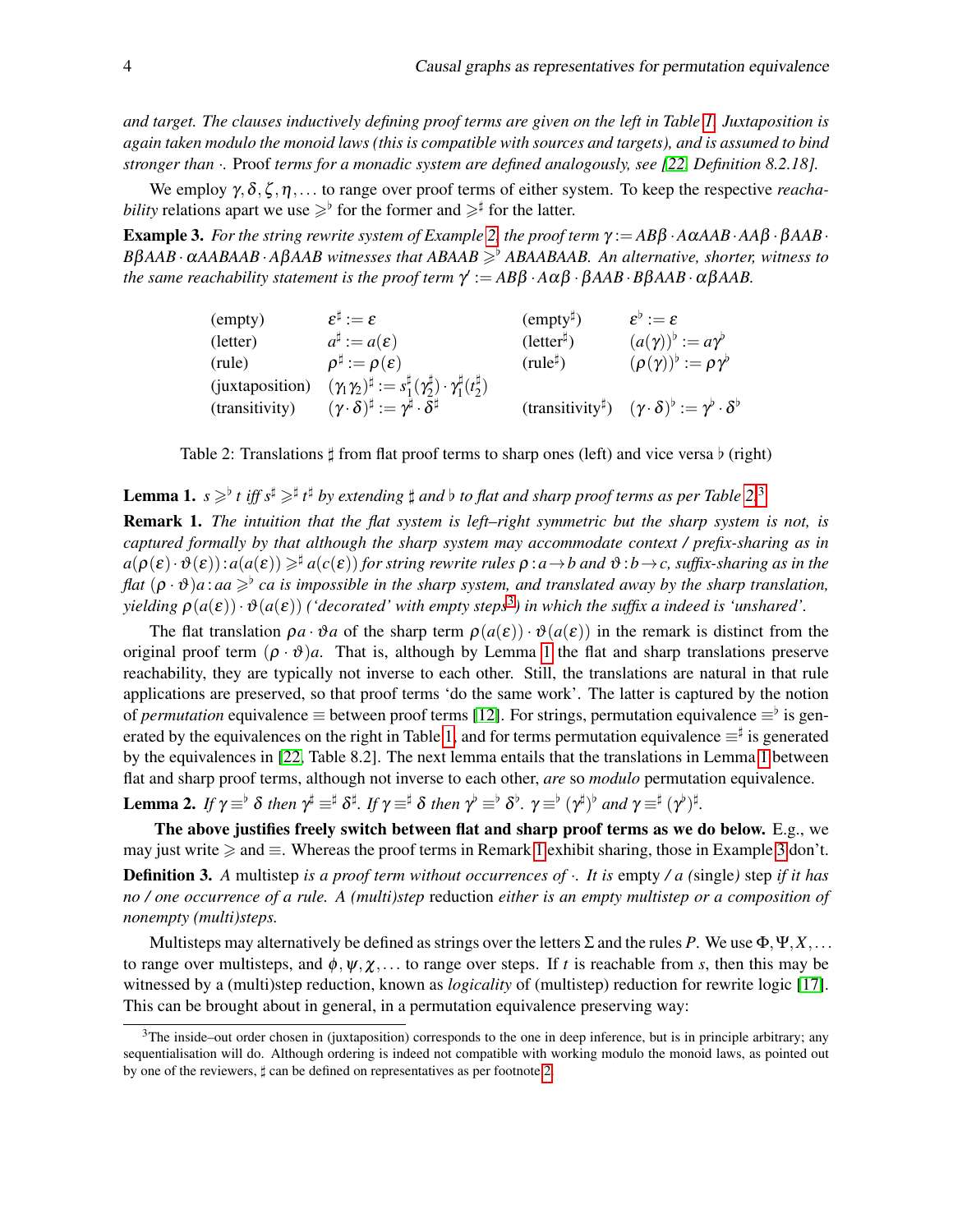#### <span id="page-4-0"></span>**Lemma 3** (cf. [\[15,](#page-9-4) Lemma 3.6]). *For every flat proof term*  $\gamma$ *, there is a (multi)step reduction*  $\gamma' \equiv \gamma$ .

The lemma expresses that every proof term *factorises* as the vertical composition of a number of horizontal juxtapositions (see Figure [2\)](#page-7-0), i.e. as the sequential composition of parallel compositions of steps. Composing the sharp and flat translations as in Lemma [2](#page-3-5) does even more, *sequentialising* the steps *contained* in a parallel composition into a sequence of single steps; it favours length over width so to speak. In the next sections, we will go into the opposite direction, maximally favouring width over length (*area* being an invariant). For instance, the proof term  $\gamma$  in Example [3](#page-3-4) is wasteful in two ways:

- (too long) This can be remedied by proceeding greedily [\[4\]](#page-9-10), employing proper multisteps instead of steps. For instance, the second and third steps  $A\alpha AAB \cdot A\beta$  :  $ABBAAB \geq AABAAB$  in  $\gamma$  can be combined into the single multistep  $A\alpha\beta$ :  $ABBAAB \geq AABAAB$ . Proceeding greedily, combining as many of the single steps into multisteps as possible, and as early as possible, turns  $\gamma$  into the shorter *greedy* multistep reduction  $\gamma'$  given in the same example.
- (too large) This still holds true for  $\gamma'$ . The point is that (multi)steps not only represent what changes, rules, but also what *does not change*, letters (cf. the frame problem). As a consequence, multisteps predominantly consist of letters. Causal graphs [\[24\]](#page-9-8) (as in Figure [1](#page-6-0) below) remedy this.

To express both remedies we will employ a bit of *residual* theory for multisteps (going back to [\[3\]](#page-9-14) for multisteps for the  $\beta$ -rule). To avoid things becoming too heavy for this short note, we only develop the residual theory necessary here and in an ad hoc informal fashion, referring the reader to Chapter 8 of [\[22\]](#page-9-7) in general and to Section 8.7 in particular, for background on (from the perspective of permutation equivalence), and a formal treatment of, residuation.

**Definition 4.** *For multisteps*  $\Phi$ ,  $\Psi$  *having the same source, we write*  $\Phi \subseteq \Psi$  *to denote that*  $\Phi$  *is* contained *in* Ψ*, meaning that* Φ *is obtained from* Ψ *by mapping* some *occurrences of rules to their source. In that case, we denote by* Ψ/Φ *the* residual *of* Ψ after Φ*, that is, the multistep obtained from* Ψ *by mapping the* other *occurrences of rules (the complement of those selected for*  $\Phi \subseteq \Psi$ ) to their target.

For instance, *ABBAAB*, *ABB*β, *A*α*AAB* and *A*αβ are the four multisteps contained in *A*αβ in Exam-ple [3.](#page-3-4) We have, e.g.,  $A\alpha\beta/ABB\beta = A\alpha BAAA$  and  $A\alpha\beta/A\alpha AAB = AA\beta$ . Observe that if  $\Phi \subseteq \Psi$  and  $\Phi$ is nonempty, then fewer rules occur in  $\Psi/\Phi$  than in  $\Psi$ .

### 3 Greedy multistep reductions

We give a standard algorithm for transforming a multistep reduction into a greedy one [\[4\]](#page-9-10), but using a novel description of greediness and the greedy algorithm, based on the analogy with sorting and standardisation [\[10,](#page-9-3) [22\]](#page-9-7) in the literature. In sorting, (adjacent) *inversions* are consecutive elements that are out-of-order, and in term rewriting, *anti-standard* pairs [\[10,](#page-9-3) [14\]](#page-9-15) are consecutive steps in a reduction such that the latter is outside (to the left of) the former. Such pairs of out-of-order elements are of interest since they provide a *local* characterisation both of *being sorted*, i.e. the *absence* of such pairs, and of bringing the list / reduction *closer to being sorted*, by *permuting* the out-of-order pair. This makes both processes amenable to a rewriting approach, with bubblesort being an example for sorting and the extraction of the leftmost-contracted-redex being an example for standardisation [\[10,](#page-9-3) [7,](#page-9-16) [13,](#page-9-5) [22,](#page-9-7) [14,](#page-9-15) [2\]](#page-8-0). To make the greedy algorithm fit the same mould, we identify *loath*, i.e. *non*-greedy, pairs of multisteps.

Definition 5. *A pair of consecutive multisteps* Φ,Ψ *is (X-)*loath *if X is a* witnessing *multistep such that* Φ ⊆ *X with X*/Φ ⊆ Ψ *nonempty (with X*/Φ *nonempty and X*/Φ ⊆ Ψ*, that is). Its (X-)*swap *is defined to be the pair X*,  $\Psi/(X/\Phi)$ *. A greedy reduction is one without loath pairs.*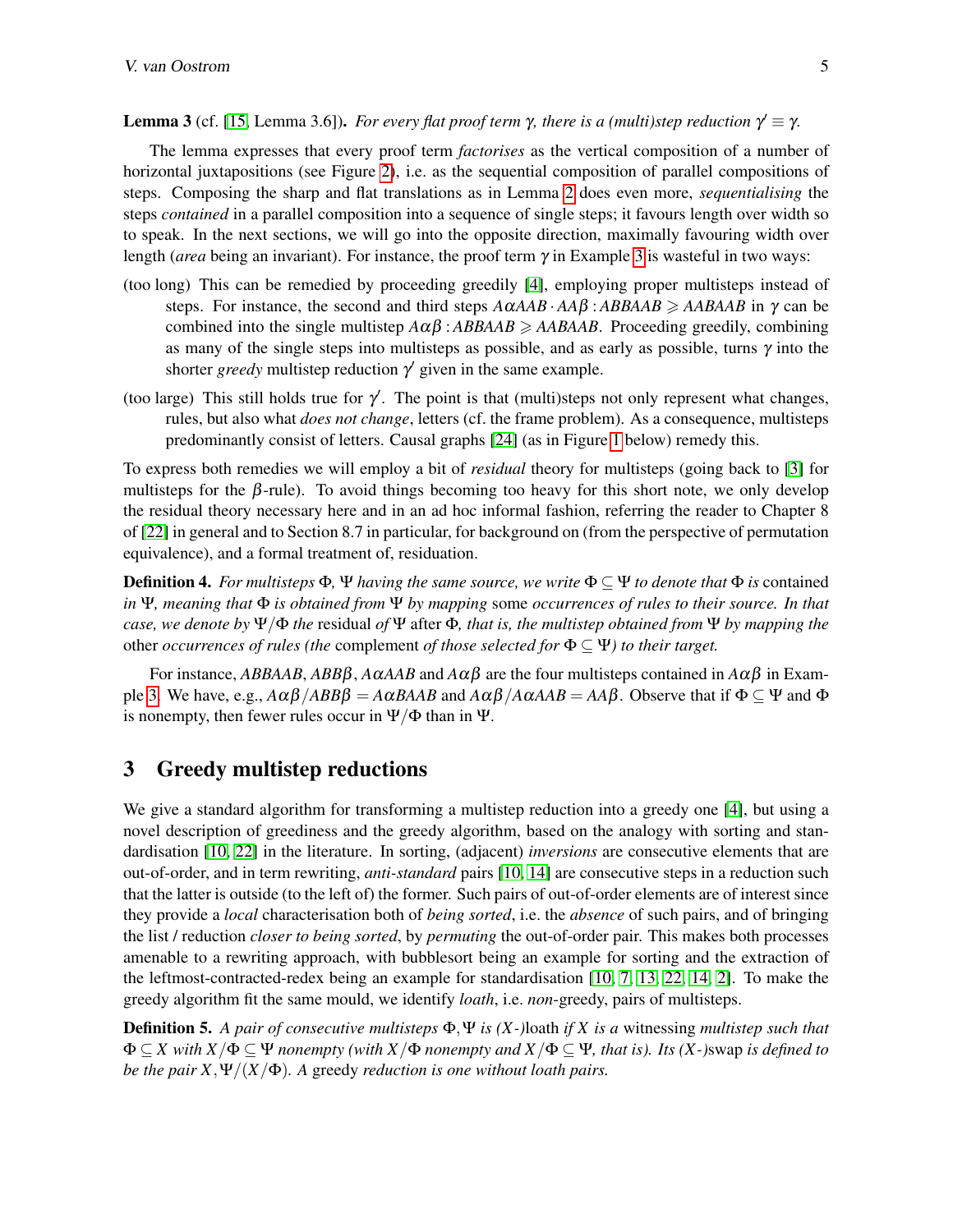<span id="page-5-2"></span>**Lemma 4.** *If*  $\Phi$ ,  $\Psi$  *is X*-loath, *then*  $\Phi \cdot \Psi \equiv X \cdot (\Psi/(X/\Phi))$ .

Setting *X* to the patterns in  $\Phi$  and *all* those in Ψ that 'do not overlap  $\Phi$ ', minimises swapping.

<span id="page-5-0"></span>Example 4. *The proof term* γ *in Example [3](#page-3-4) comprises two loath pairs. Working from the tail to the head, we first encounter the loath pair* α*AABAAB*,*A*β*AAB between the the* 6*th and* 7*th steps, which is permuted into* αβ*AAB*,*ABAABAAB. The next loath pair A*α*AAB*,*AA*β *is between the* 2*nd and* 3*rd steps and is permuted into A*αβ,*AABAAB. After this, we proceed by only permuting loath pairs that are trivial, in the sense that their first multistep is empty (permuted into pairs where the second multistep is empty), resulting in* γ ′ ·*ABAABAAB*·*ABAABAAB, for* γ ′ *as in Example [3.](#page-3-4)*

Instead of permuting trivial loath pairs, which is not useful as the example shows, we will instead implicitly elide all empty multisteps, so that Example [4,](#page-5-0) starting from  $\gamma$  we indeed end up with the greedy  $\gamma'$ , not with  $\gamma'$  followed by two empty multisteps.

<span id="page-5-1"></span>Lemma 5. *Repeated swapping terminates in a permutation equivalent greedy multistep reduction.*

In the next section we show that by suitably *evaluating* a proof term, we may obtain the greedy multistep reduction directly and as a consequence the latter is *unique* modulo permutation equivalence.

Remark 2. *An efficient procedure for searching for loath pairs can be based on the observation that due to linearity of string rewrite systems, an occurrence of either a source or target of a rule can be identified with a* pattern *in the sense of [\[22,](#page-9-7) Definition 8.6.21], i.e. with a* convex *set of positions in the tree of the string having vertices as boundary. Following the main idea of [\[18\]](#page-9-17), to see whether* Φ,Ψ *is loath, it therefore suffices to check whether each pattern of a* source *of a rule occurring in* Ψ *has overlap with some* target *of a rule occurring in* Φ*. Since a pattern in a string simply is an* interval*, characterised by the two vertices constituting its boundary, a single top–down pass through both string-trees checking disjointness of intervals via their boundaries, suffices. If for some pattern there is no overlap, we obtain a loath pair by setting X to* Φ *in which the pattern was replaced by the rule.*

*For example, using underlining to indicate occurrences of patterns, that* α*AABAAB*,*A*β*AAB in* γ *is a loath pair follows from that the pattern*  $\{2,\overline{3},3,\overline{4},4\}$  *in AAABAAB corresponding to the source AAB of the rule* β*, does not have overlap with the pattern* {1˚} *in AAABAAB corresponding to the target A of the rule* α*. This in turn follows from that the corresponding intervals* [2˚,4˚] *and* [1˚] *are disjoint since* 1˚ *is smaller than* 2˚*. By disjointness / non-overlap, replacing in* α*AABAAB the* β*-pattern AAB by the rule* β *yields the multistep* αβ*AAB, as desired.*

## 4 Causal graphs by proof term algebra

We give a proof term algebra such that evaluating it for a proof term yields its causal graph [\[24\]](#page-9-8). A proof term algebra for a string rewrite system  $\langle \Sigma, P \rangle$  is like an ordinary term algebra, but for the signature  $\Sigma \cup P$ comprising both the letters Σ and the rules *P*. Moreover the algebra should cohere with the functions src and tgt mapping a proof term to its source / target string [\[15\]](#page-9-4). *Evolution* [\[24\]](#page-9-8) is a proof term algebra:

Example 5. *The goal is to have the proof term* γ *of Example [3](#page-3-4) evaluate to the top segment (the first* 15 *rows) of the evolution on the left of in Fig. [1](#page-6-0) (taken from [\[20\]](#page-9-18); based on [\[24,](#page-9-8) fig. a, p.498]). To that end, we interpret multisteps as rows of (possibly skewed) blocks obtained by*  $A \mapsto \Box$ *,*  $B \mapsto \Box$ *,*  $\alpha \mapsto \Box$ *, and*  $\beta \mapsto$  **.** Compositions of multisteps are interpreted by stacking the rows of the interpretations *of the multisteps on top of each other, interspersed with the evaluations of their sources and targets. For instance, the top three rows are the evaluations* □■■■, □■■■, *and* □■■ *of the source, multistep, and target of AB* $\beta$  : *ABAAB*  $\geq$  *ABBAAB. (The interpretations of*  $\alpha$ ,  $\beta$  *are next to the evolution).*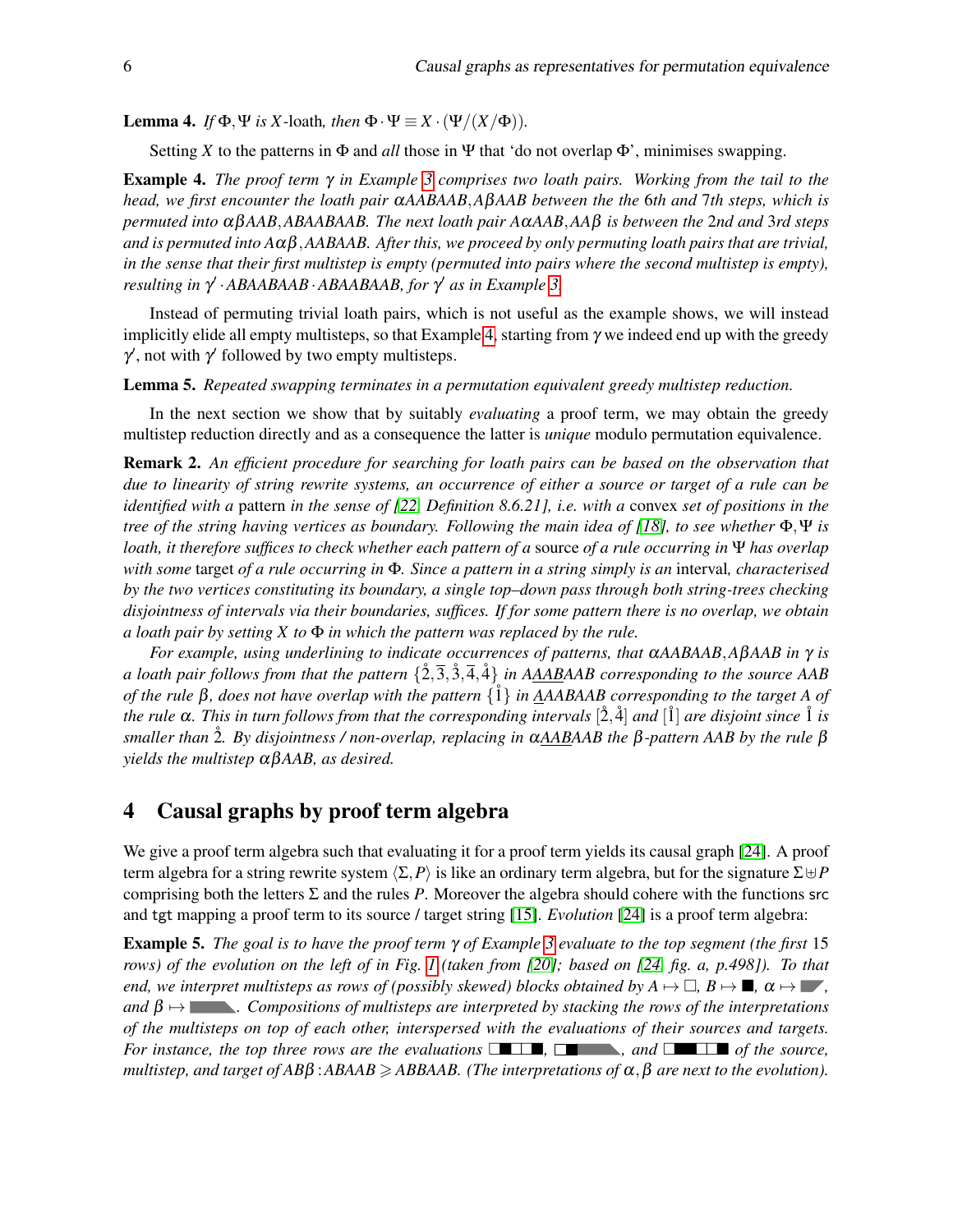

<span id="page-6-0"></span>Figure 1: Evolution and causal network of *ABAAB* for string rewrite system *BB*→*A*, *AAB*→*BAAB* [\[20\]](#page-9-18)

We show that the *causal graphs* of [\[24\]](#page-9-8) can be obtained by means of another proof term algebra capturing *causal equivalence* as in [\[22,](#page-9-7) Section 8.1.3], using a graph to represent what *causes* each occurrence of a rule in a proof term, how these are caused by letters in the source and by other rules in the proof term. For this to work rules must *cause*, i.e. their source / target nonempty.

<span id="page-6-1"></span>Remark 3. *Empty sources and targets are conceptually and technically problematic. Conceptually, they allow infinite outward (ex nihilo instead of ex materia steps) respectively inward branching and it is not clear whether that meshes well with causality, cf. [\[23\]](#page-9-19). Technically, empty targets are problematic for causality via causal graphs as witnessed by rules*  $\rho : c \to \varepsilon$  *and*  $\vartheta : aa \to b$ . Then  $a \rho a \cdot \vartheta : aca \geq b$ , but *the steps cannot be put into the same multistep since clearly the second is created by the first. However, in the causal graph neither of the two a-symbols constituting the lhs of* ϑ *is caused by the* ρ *because that has an empty rhs. As far as we know, this is not discussed in [\[24\]](#page-9-8); see [\[22,](#page-9-7) Remark 8.6.75] or the Remark below Example 3 in [\[16\]](#page-9-20) for two known work-arounds (*reifying edges */* splitting symbols*).*

The goal is for proof terms to have the same evaluation in the algebra iff they are causally equivalent. For string rewriting, this is *almost* achieved by the proof term algebra of [\[22,](#page-9-7) Definition 8.6.17] based on *trace relations* (see [\[22,](#page-9-7) Figure 8.37] for an illustration; trace relations are known as *atomic flows* in deep inference as in Example [1](#page-0-0)[.2.](#page-1-1)) We exemplify that proof term algebra, mainly to exhibit what is still missing to *exactly* capture causal equivalence.

Example 6. *Trace relations are relations between the positions in (the term tree of) proof terms. The result of computing the* source s*,* internal i*, and* target t *trace relations [\[22,](#page-9-7) Def. 8.6.17] for the proof term* γ *of Example [3,](#page-3-4) its source ABAAB, and its target ABAABAAB is depicted on the left in Figure [2,](#page-7-0) where we have written the strings constituting* γ *(rather than the positions of the symbols within* γ*) horizontally, and used dotted lines to indicate the induced trace relations. All 'edges' are directed downward.*

The defect of proof terms being (too large) mentioned above, still applies to (internal) trace relations as they have the set of positions of a proof term as domain. But observe letters in  $\Sigma$  may be elided since they do not change causality: each letter relates and is related to exactly one other position (they represent identities; cf. the text below [\[22,](#page-9-7) Def. 8.6.17]). Doing so for  $\gamma$  results in the trace relation in the middle in Figure [2.](#page-7-0) That trace relation is identical to the initial segment (the first 7 steps; with the correspondence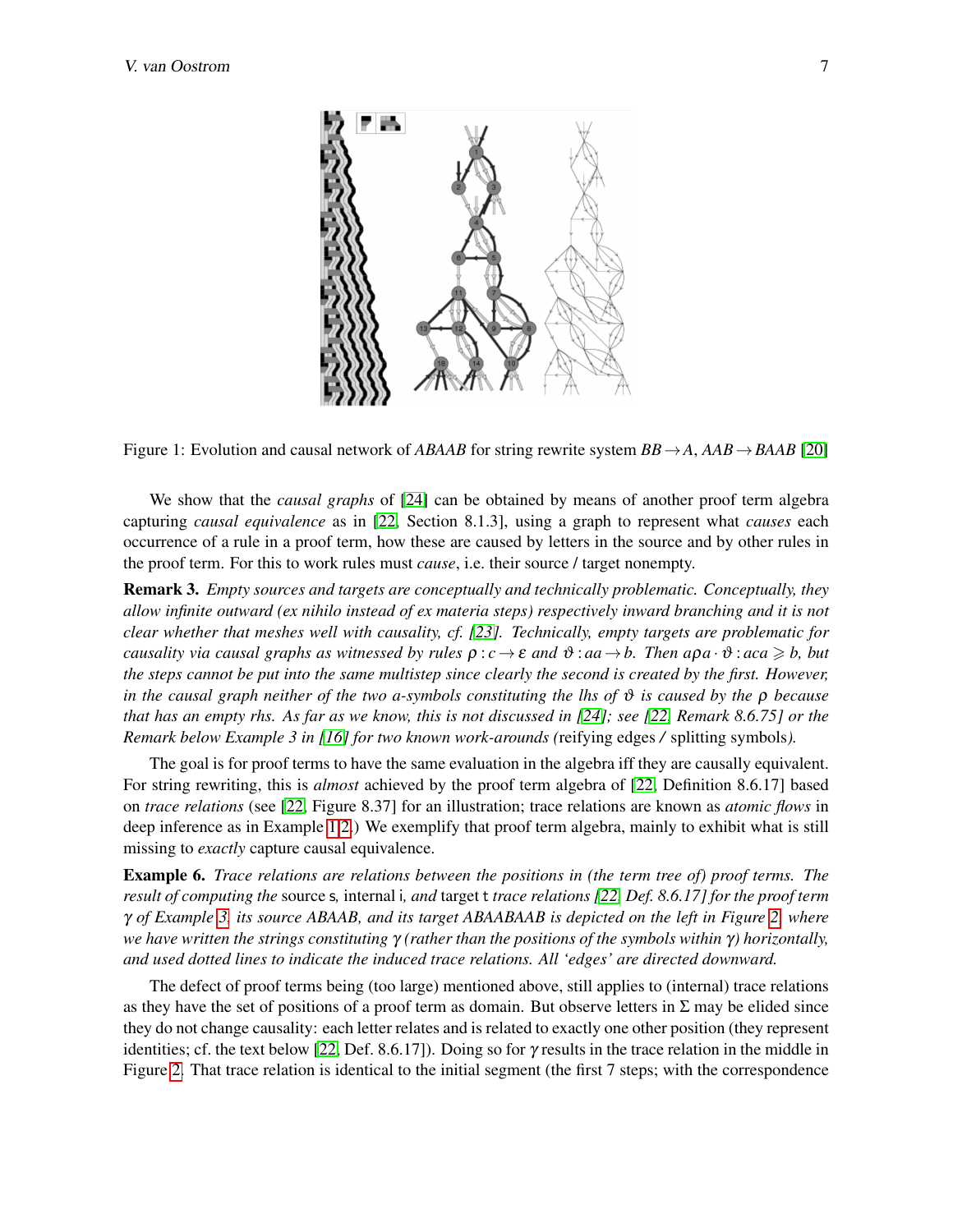

<span id="page-7-0"></span>Figure 2: Trace relations and graph of (*AB*β)·(*A*α*AAB*)·(*AA*β)·(β*AAB*)·(*B*β*AAB*)·(α*AABAAB*)·(*A*β*AAB*)

indicated by the numbers) of the *causal graph* in the middle of Figure [1,](#page-6-0) except for *parallel* edges in the latter. To regain these as well, we change to evaluating into trace *graphs* instead of trace *relations*.



<span id="page-7-1"></span>Figure 3: Trace graphs for  $\varepsilon$ , letter *a*, rules  $\alpha$  and  $\beta$ , and elision rule  $\Rightarrow$  for letter *a* or  $\varepsilon$ 

Definition 6. *The* trace graph *(*tragr*) proof term algebra is given (by example) in Figure [3.](#page-7-1) It (recursively) evaluates a proof term*  $\gamma$ : *s*  $\geq$  *t as a graph denoted by*  $\llbracket \gamma \rrbracket$  *having unique input and output edges (on the left), with nodes labelled by symbols in*  $\Sigma \cup P \cup \{\varepsilon\}$ *, with labels determining the ports of a node, cf. [\[1,](#page-8-1) [19\]](#page-9-21). For each occurrence of a letter in the source s (the target t) there is a correspondingly labelled node having one input port, one output port, and a down (up) port, and these nodes are chained forward ending in (backward starting from) an* ε*-node; the chain is called the* source */* target *dag. The number of input / output ports of a rule is determined by the length of its source / target string. We name ports of rules by their index and a boolean 'i' / 'o' as shown for* α *in Figure [3](#page-7-1) (only done for* α *there, since for* β *it would lead to clutter).*

- *The tragr*  $\lceil \gamma \delta \rceil$  *is the juxtaposition of the tragrs*  $\lceil \gamma \rceil$  *and*  $\lceil \delta \rceil$  *redirecting the edge to (from) the top (bottom)* ε*-node in the former to the input (output) edge of the latter; and*
- *The tragr*  $\llbracket \gamma \cdot \delta \rrbracket$  *is the composition of the tragrs*  $\llbracket \gamma \rrbracket$  *and*  $\llbracket \delta \rrbracket$ *, connecting the output of the former to the input of the latter, and then eliding the intermediate target and source dags (for tgt(* $\gamma$ *) and*  $src(\delta)$ *), by normalising with respect to the elision rule*  $\Rightarrow$  *displayed on the right in Figure [3.](#page-7-1)*

An example tragr is displayed on the right in Figure [2.](#page-7-0) Note that the tragr does reflect also the parallel edges of the causal graph in Figure [1,](#page-6-0) which were lacking in trace relations.

Remark 4. *Tragrs are acyclic and planar since the base cases are and both properties are preserved by the 'parallel' (juxtaposition) and 'series' (composition) operations.*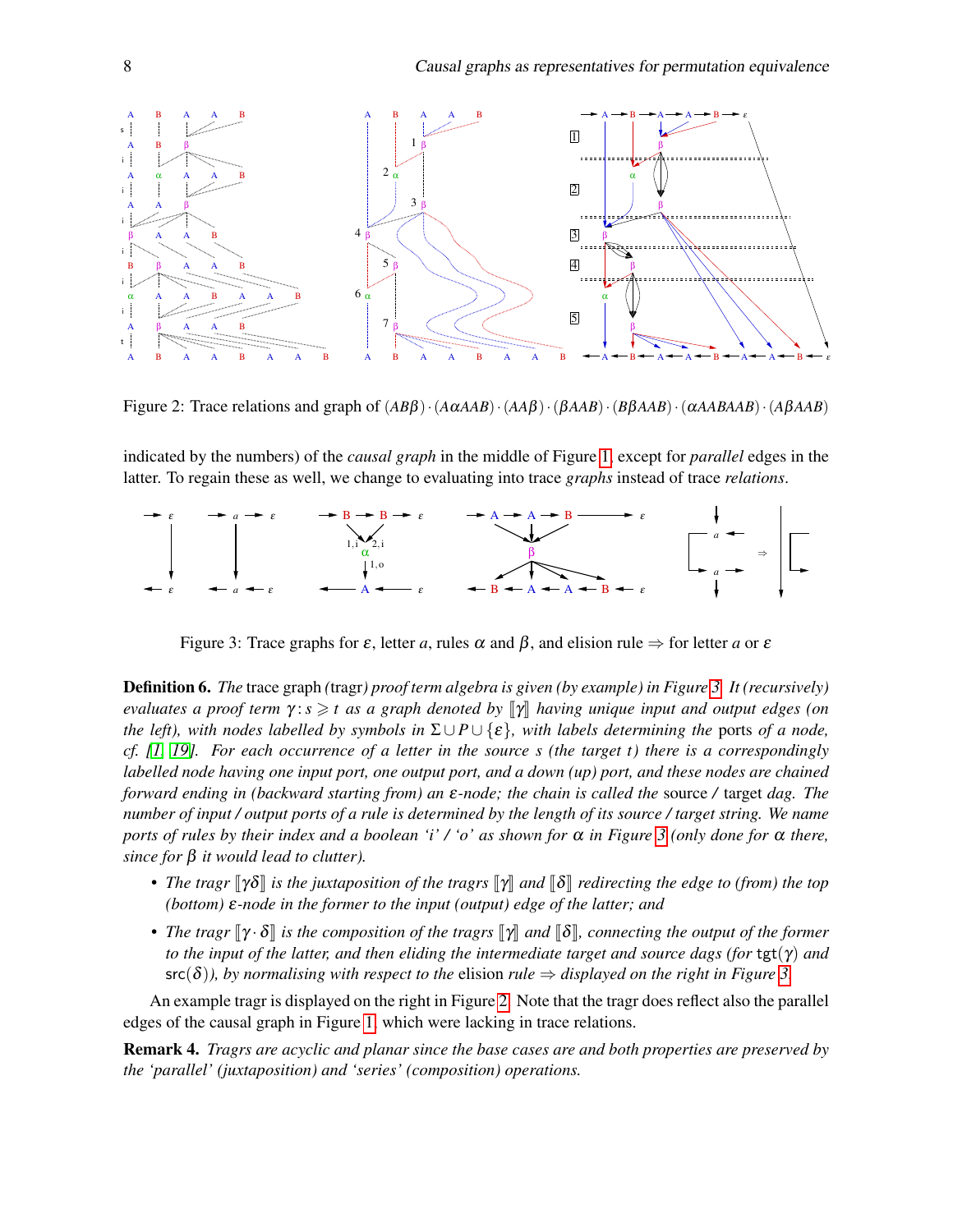*Elision is complete: terminating because the number of nodes decreases and confluent because*  $\Rightarrow$ *can be viewed as an interaction net rule [\[11\]](#page-9-22).*

Contrary to causal graphs, but in line with trace relations, each tragr has a source / target dag, a dag-representation of the source / target string of the proof term; the *interface* of the tragr. We consider this discrepancy minor and suggest that if the causal graphs of [\[24\]](#page-9-8) were to be completely formalised, that would result in tragrs. Therefore, we consider them to be interchangeable and work with tragrs.

<span id="page-8-4"></span>**Lemma 6.**  $\llbracket \cdot \rrbracket$  *maps proof terms that are equivalent modulo permutation equivalence (Table [1\)](#page-2-1), to the same tragr (up to isomorphism).*

<span id="page-8-3"></span>Theorem 1. *There is a(n effective) bijection between greedy multistep reductions and trace graphs.*

*Proof idea.* We give a function TS from tragrs to greedy multistep reductions performing a *topological* (multi)*sort* of a tragr by selecting at each stage  $all$  minimal nodes, and show that TS and  $\llbracket \parallel$  (restricted to greedy multistep reductions) are inverse to each other. Executing TS on the tragr on the right in Figure [2](#page-7-0) yields stages  $\frac{1}{1}$  to  $\frac{5}{1}$  (giving rise to 5 multisteps) as separated by double–dashed lines. П

Using the above, we establish our main result that one may compute a greedy multistep reduction, unique modulo permutation equivalence, for any proof term by first evaluating into its tragr / causal graph (using  $\| \, \|$ ), followed by the topological multisort (using TS) yielding the greedy multistep reduction. To that end, we employ a simple case of Hardin's interpretation method we dub *confluence-by-evaluation*.

<span id="page-8-2"></span>**Lemma 7** (CbE). Let of *be a function on the objects of a rewrite system*  $\rightarrow$  *such that if a*  $\rightarrow$  *b then*  $nf(a) = nf(b)$ *, and if a is a normal form, then*  $nf(a) = a$ *. Then*  $\rightarrow$  *is confluent, if*  $\rightarrow$  *is normalising (WN).* 

*Proof.* Suppose  $b \leftarrow a \rightarrow c$ . By  $\rightarrow$  being normalising applied to *b*, *c*, there exist normal forms *b*<sup>*'*</sup>, *c*<sup>*'*</sup> such that  $b' \leftarrow b \leftarrow a \rightarrow c \rightarrow c'$ . By the assumptions and convertibility of  $b', c', \text{nf}(b') = \text{nf}(c')$ , so  $b' = c'$ .

**Theorem 2.** For every proof term  $\gamma$ , there is a unique greedy multistep reduction  $\gamma'$  such that  $\gamma \equiv \gamma'$ .

*Proof.* Instantiating  $\rightarrow$  in Lemma [7](#page-8-2) with the swap relation on multistep reductions and nf with the composition of  $\llbracket \rrbracket$  with TS, we have that its assumptions are satisfied:  $\rightarrow$  is (even strongly) normalising by Lemma [5,](#page-5-1) nf is the identity on greedy normal forms by Theorem [1,](#page-8-3) and nf maps permutation equivalent proof terms to the same greedy normal form since  $\llbracket \rrbracket$  does so by Lemma [6,](#page-8-4) so nf is certainly preserved by swap steps since these preserve permutation equivalence by Lemma [4.](#page-5-2) Therefore, swapping is both terminating and confluent, i.e. complete. We conclude noting that, by Lemma [3,](#page-4-0) any proof term can be transformed into a multistep reduction that is permutation equivalent.  $\Box$ 

Remark 5. *We call the method employed confluence-by-evaluation (CbE) as it only relies on semantics. It does* not *rely on Newman's Lemma and the combination of termination (Lemma [5\)](#page-5-1) and local confluence of swapping (which we didn't show, although one could). For another example of CbE: that the TRS for multiplication and addition of [\[22,](#page-9-7) Table 2.3] is (ground) confluent follows from that it is WN and that the natural numbers constitute a model and are in bijection with the (constructor) normal forms*  $S<sup>n</sup>(0)$ *.* 

#### References

- <span id="page-8-1"></span>[1] A. Bawden (1986): *Connection Graphs*. In: LFP 1986, ACM, pp. 258–265, doi[:10.1145/319838.319868.](http://dx.doi.org/10.1145/319838.319868)
- <span id="page-8-0"></span>[2] H.J.S. Bruggink (2008): *Equivalence of Reductions in Higher-Order Rewriting*. Ph.D. thesis, Utrecht University. Available at <http://dspace.library.uu.nl/handle/1874/27575>.